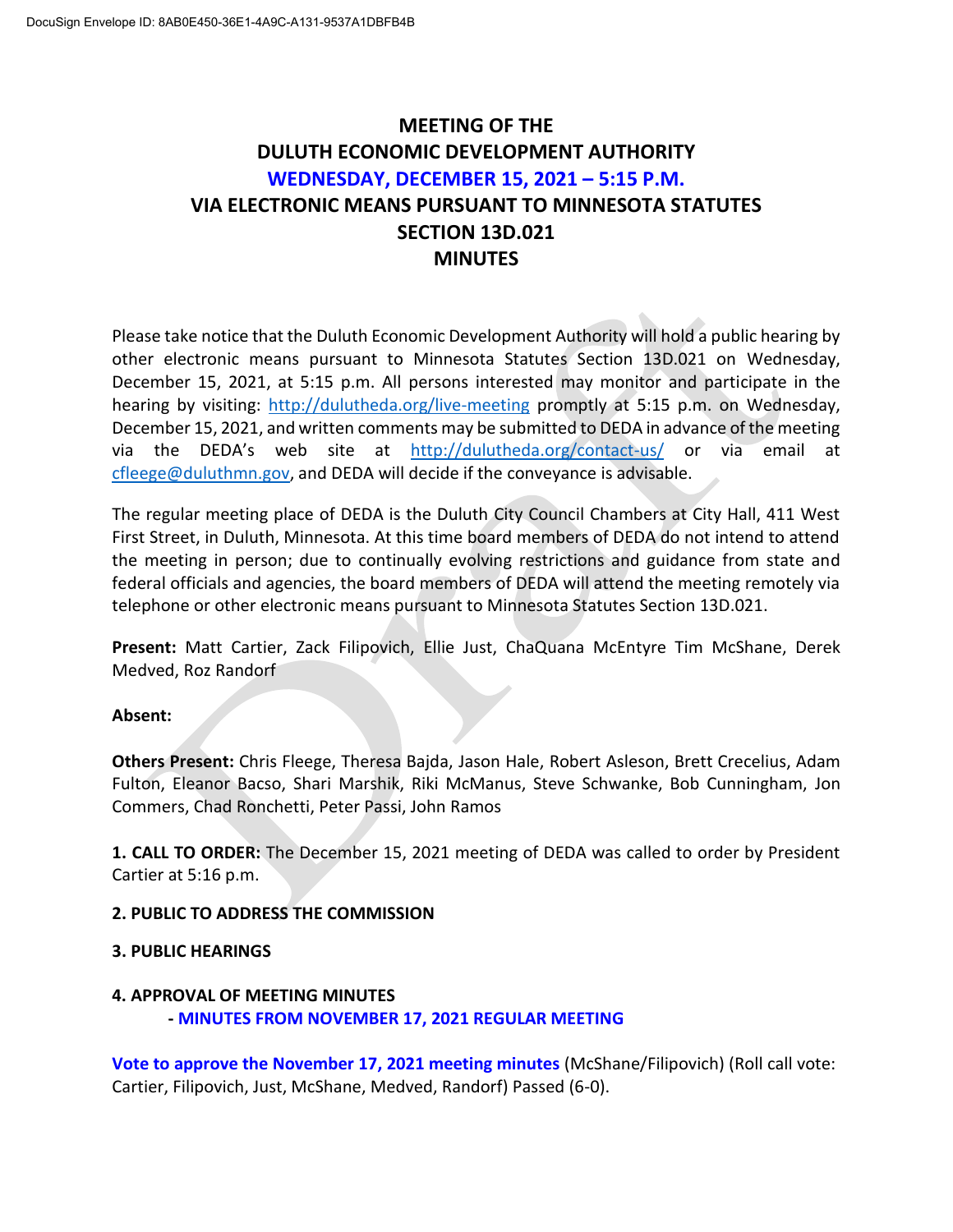# **5. APPROVAL OF CASH TRANSACTIONS**

## **- NOVEMBER 1, 2021 TO NOCEMBER 30, 2021**

#### **Vote to approve the November 1 to November 30, 2021 cash transactions**

(Filipovoch/Randorf) (Roll call vote: Cartier, Filipovich, Just, McShane, Medved, Randorf) Passed (6-0).

#### **6. NEW BUSINESS**

#### **7. RESOLUTIONS FOR APPROVAL**

## **RESOLUTION 21D-47: RESOLUTION APPROVING COMMISSIONER JUST INTERIM SECRETARY OF DEDA**

**Staff:** Director Fleege stated that electing officers is typical at the January meeting, but with Commissioner Filipovich's Council term ending at the end of the year, this prepares us for any document execution until a new secretary is voted at the regular January meeting.

**Discussion:** Commissioner just volunteers for interim secretary position.

**Vote to approve resolution 21D-47:** (Filipovich/Just) (Roll call vote: Cartier, Filipovich, Just, McShane, Medved, Randorf) Passed (6-0).

## **RESOLUTION 21D-48: RESOLUTION ADOPTING A SCHEDULE OF REGULAR MEETING DATES FOR THE YEAR 2022**

**Vote to approve resolution 21D-48:** (Randorf/Medved) (Roll call vote: Cartier, Filipovich, Just, McShane, Medved, Randorf) Passed (6-0).

## **RESOLUTION 21D-49: RESOLUTION AUTHORIZING THE EXECUTION OF A PURCHASE AGREEMENT WITH HOLIDAY COMPANIES FOR THE ACQUISITION OF CERTAIN REAL PROPERTY IN THE DENFELD NEIGHBORHOOD**

**Staff:** Director Fleege introduced Jason Hale to provide background on project.

**Discussion:** Jason Hale stated the property is near the ore docks between Wheeler Fields and indicated there once was a condemned structure and Holiday gas station. Confirmed a closure letter was received from the MPCA after the underground tanks were removed and the Parks Division no longer sees use for the City owned parcels. Assembling parcels from the County, City, and Holiday Companies will provide just shy of two acres for future multi-family housing development. Anticipate Developer providing proposal in conjunction with the ARPA RFP.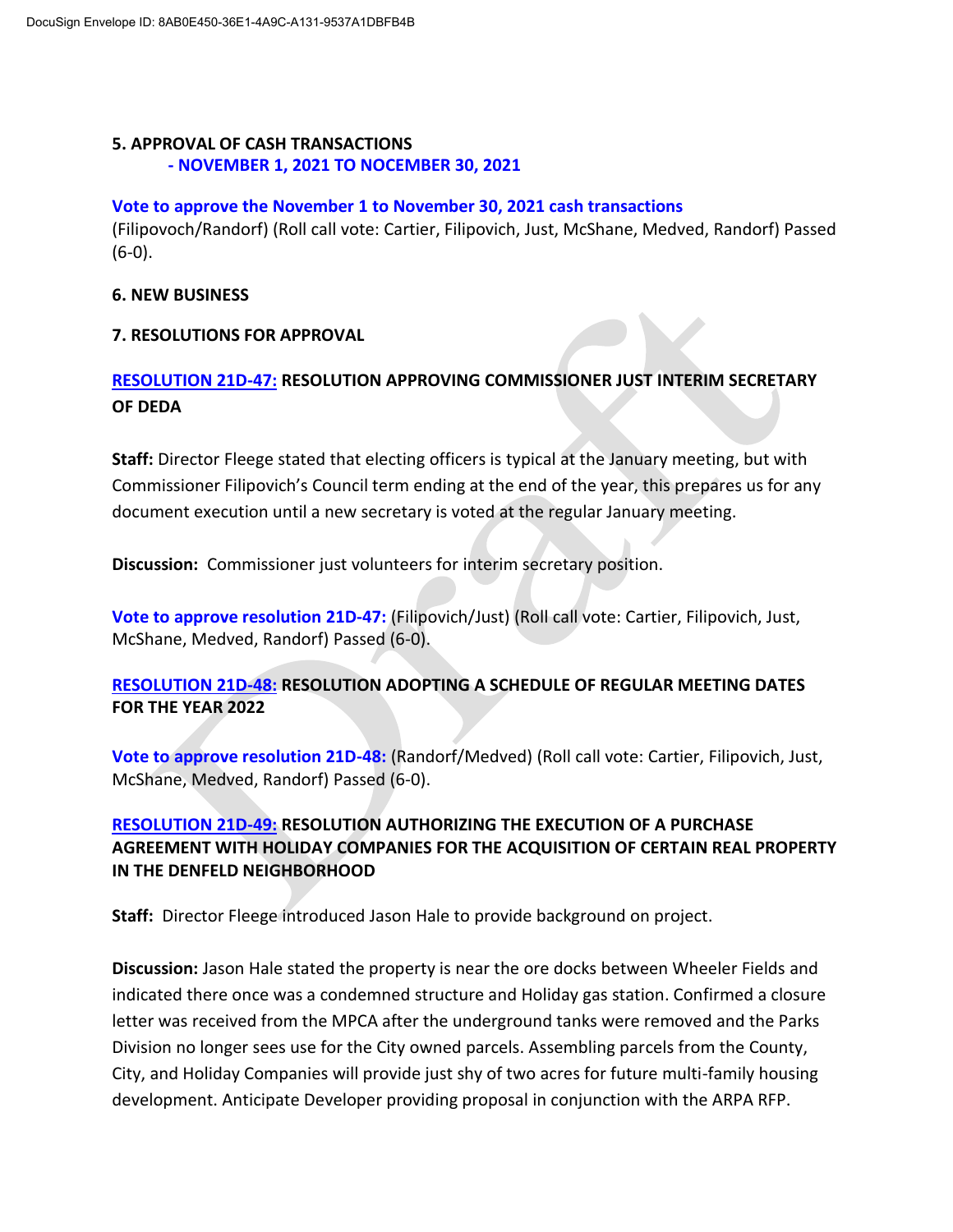**Vote to approve resolution 21D-49:** (McShane/Medved) (Roll call vote: Cartier, Filipovich, Just, McShane, Medved, Randorf) Passed (6-0).

#### **RESOLUTION 21D-50: RESOLUTION AUTHORIZING THE ACQUISITION OF CERTAIN REAL PROPERTY IN THE DENFELD NEIGHBORHOOD FROM THE CITY OF DULUTH**

**Vote to approve resolution 21D-50:** (Filipovich/Randorf) (Roll call vote: Cartier, Filipovich, Just, McShane, Medved, Randorf) Passed (6-0).

## **RESOLUTION 21D-51: RESOLUTION AUTHORIZING ACQUISITION OF CERTAIN TAX FORFEITED REAL PROPERTY FROM THE STATE OF MINNESOTA THROUGH ST. LOUIS COUNTY**

**Vote to approve resolution 21D-51:** (Randorf/McShane) (Roll call vote: Cartier, Filipovich, Just, McShane, Medved, Randorf) Passed (6-0).

## **RESOLUTION 21D-52: RESOLUTION AUTHORIZING ACCEPTING CONVEYANCE OF REAL PROPERTY IN THE OBSERVATION HILL NEIGHBORHOOD FROM THE HOUSING AND REDEVELOPMENT AUTHORITY OF DULUTH, MINNESOTA FOR REDEVELOPMENT PURPOSES**

**Staff:** Director Fleege turned over to Jason Hale and indicated it will likely be the last small infill property for DEDA acquisition.

**Discussion:** Jason Hale indicated that infill sites for Rebuild Duluth had been coming through DEDA as staff created an inventory of sites for the program. Stated the Housing Trust Fund will provide some infill sites to be conveyed to qualified Developers, but after this site, the HRA will take over holding smaller infill sites for the program. This last site will provide DEDA ownership of roughly ten infill sites for the first wave of HTF applications received.

**Vote to approve resolution 21D-52:** (Medved/Filipovich) (Roll call vote: Cartier, Filipovich, Just, McShane, Medved, Randorf) Passed (6-0).

## **RESOLUTION 21D-53: RESOLUTION APPROVING AMERICAN RESCUE PLAN ACT AGREEMENT WITH THE CITY OF DULUTH AND NEW BURNHAM, LLC FOR DEVELOPMENT OF THE BURNHAM APARTMENTS PROJECT**

**Staff:** Director Fleege stated that ARPA funds will ultimately be approved by City Council, but because the Development Agreement for TIF went through DEDA it makes more sense to have both agreements follow each other. This additional funding will increase the number of affordable units.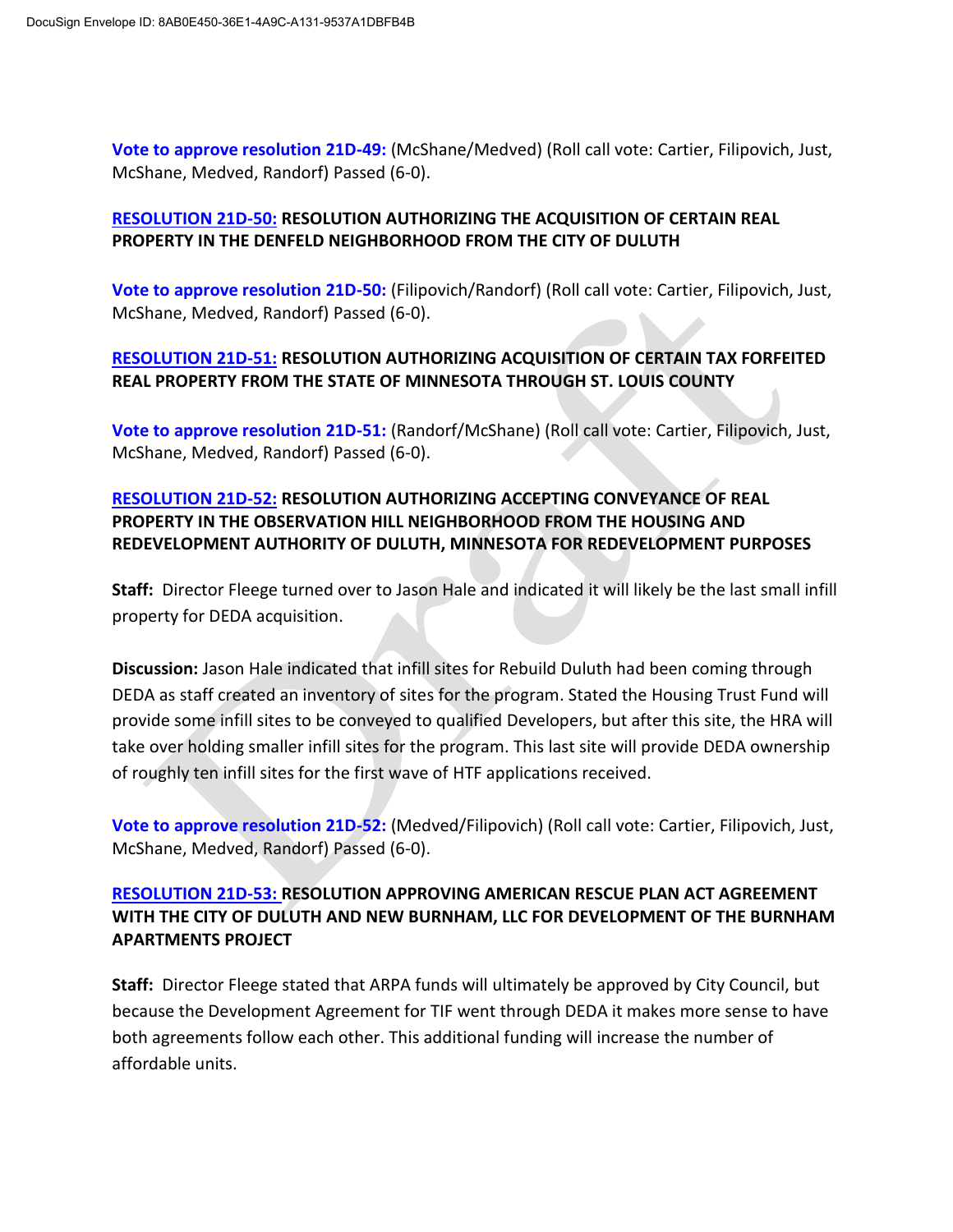**Discussion:** Jason Hale thanked Attorney Asleson for his work on this and confirmed the agreement provides additional funding in exchange for 30% more units at 70% AMI. Indicated that linking the terms of the TIF Development Agreement to this ARPA Agreement makes sense as the defaults within the TIF Agreement will remain the same.

Commissioner Filipovich thanked Developer and City Staff for their work on the project and expressed excitement to see the historic structure restored for additional workforce housing in downtown Duluth.

**Vote to approve resolution 21D-53:** (Filipovich/Just) (Roll call vote: Cartier, Filipovich, Just, McShane, Medved, Randorf) Passed (6-0).

## **RESOLUTION 21D-54: RESOLUTION DIRECTING EVALUATION AND CONCEPT EVALUATION FOR CANAL PARK ALLEY BETWEEN BUCHANAN STREET AND SUTPHIN STREET**

**Staff:** Director Fleege indicated he will defer to Commissioner Filipovich who worked with staff to bring this resolution forward. Stated it will allow for a high-level study and collaboration with local businesses to determine what transformation of this alley could look like to become more pedestrian and commerce friendly.

**Discussion:** Commissioner Filipovich thanked staff and indicated he has high hopes for this area in the future after speaking with many business owners in the Canal Park area. Hopeful this high-level study and discussion will provide momentum for activating the alley to be more commerce friendly.

**Vote to approve resolution 21D-54:** (Filipovich/Medved) (Roll call vote: Cartier, Filipovich, Just, McShane, Medved, Randorf) Passed (6-0).

## **RESOLUTION 21D-55: RESOLUTION AUTHORIZING DECERTIFYING TIF DISTRICTS 19 AND 24 AND AUTHORIZING REPAYMENT OF EXCESS INCREMENTS**

**Staff:** Director Fleege indicated this is administrative in nature and after DEDA consultant Ehlers took a look at all the TIF districts they found two districts had met their obligations but were still accruing increment.

**Discussion:** Bob Asleson stated that as district obligations are fully satisfied, the District should not pay additional increment to the Authority, but we did collect beyond the date. Board approval is required to decertify the districts and return collected increment to the County for disbursement.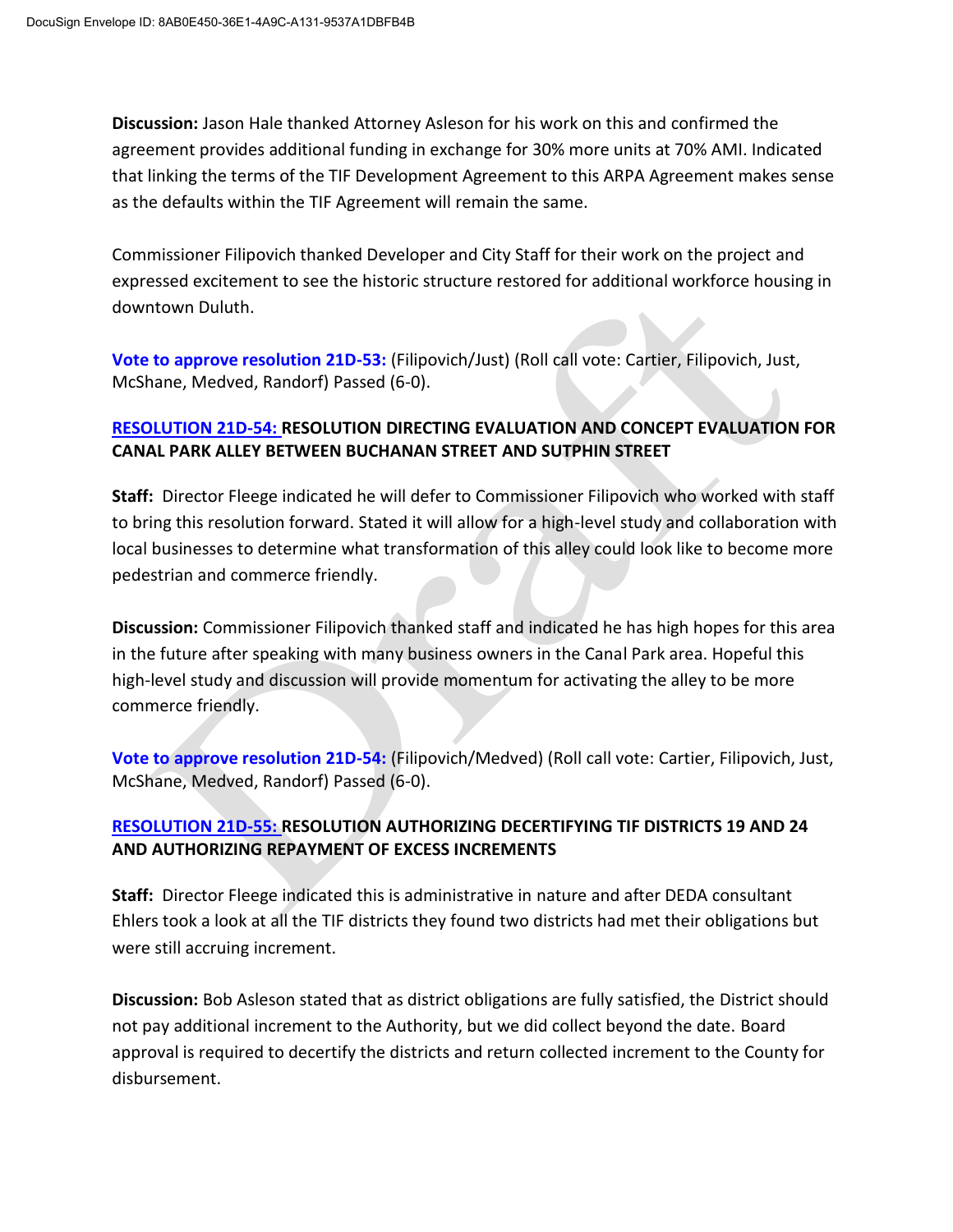**Vote to approve resolution 21D-55:** (Randorf/Filipovich) (Roll call vote: Cartier, Filipovich, McShane, Medved, Randorf) Passed (5-0).

#### **RESOLUTION 21D-56: RESOLUTION OF INTENT TO ESTABLISH DULUTH PRODUCTION INCENTIVE PROGRAM AND T0 FUND SAID PROGRAM IN THE AMOUNT OF \$200,000**

**Staff:** Director Fleege introduced Eleanor Bacso to provide overview and answer any questions.

**Discussion:** Eleanor stated the resolution before Commissioners approves the total amount of funding, but not the program guidelines themselves as those will be brought to DEDA for approval at a later meeting. The original discussion was to fund the program with \$150,000 but the need is great and looking at a rare economic opportunity to support a thriving market provided the increased request.

Commissioner Randorf thanked those who have worked on the project and agrees with opportunity in Duluth having seen success by IRRRB and St. Louis County. Questioned if there was potential downside to the program or rebate setup of reimbursement.

Eleanor stated one downside is the initial investment may not be enough for the appetite in Duluth for additional production.

Shari Marshik from Upper Midwest Film indicated she does not see a downside to the program and confirmed the program guidelines will be designed with clear goals and success measures in place so we ensure the economic impact is positive in Duluth.

Commissioner Filipovich expressed support but questioned if the \$200,000 is one time or a reoccurring incentive.

Eleanor stated the hope would be that this initial investment would be expensed by the end of 2022 and a continued conversation related to additional funding would be based on program success.

**Vote to approve resolution 21D-56:** (Randorf/Filipovich) (Roll call vote: Cartier, Filipovich, McShane, Randorf) Passed (4-0).

#### **8. DISCUSSION I. DIRECTORS REPORT**

**Staff:** Director Fleege recognized Commissioner Filipovich at his last DEDA meeting and thanked him for his invaluable service to the business community. Making headway on the